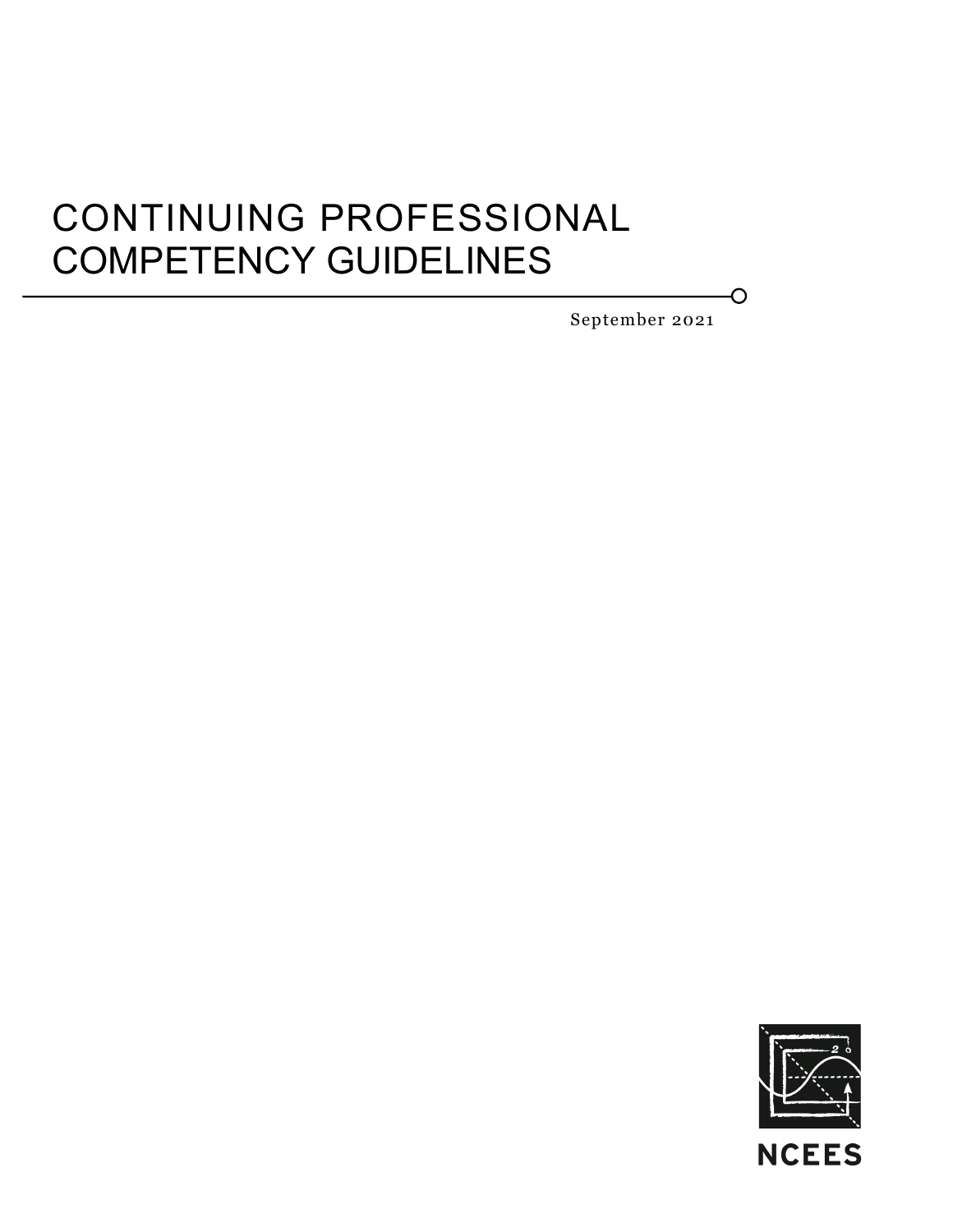

©2021, All Rights Reserved National Council of Examiners for Engineering and Surveying®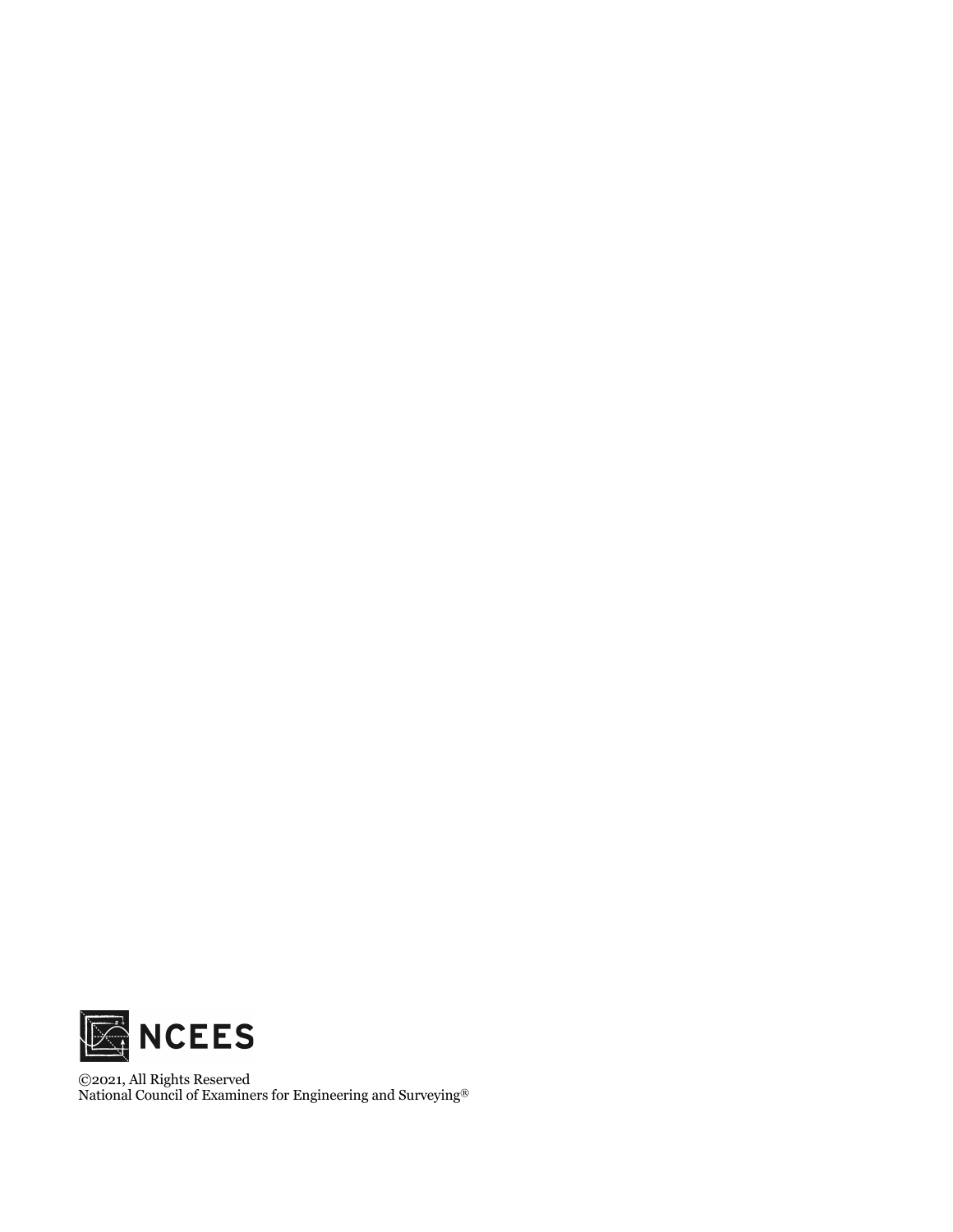## **CONTENTS**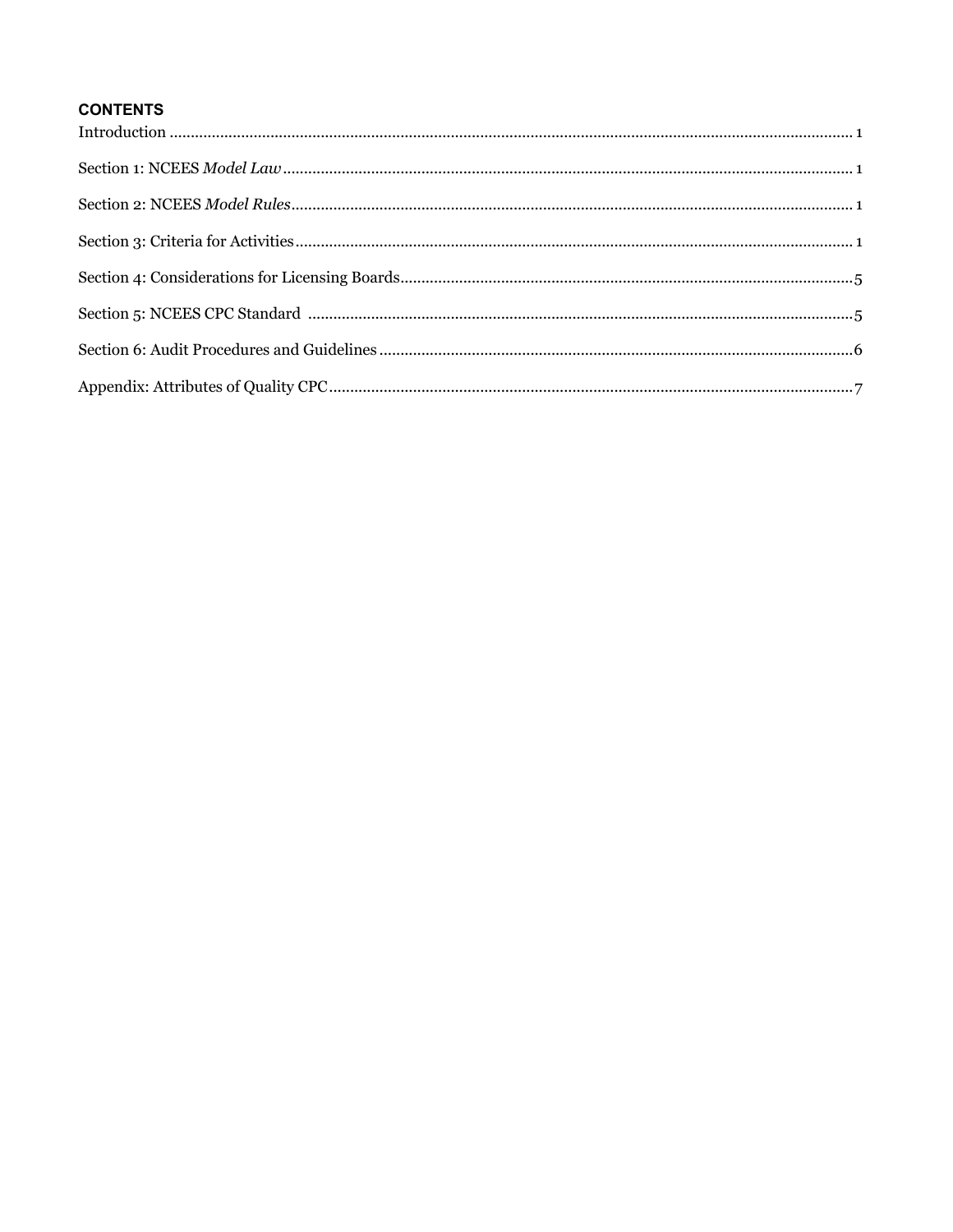## **INTRODUCTION**

NCEES has prepared this manual to provide guidelines for jurisdictions that have or are planning to have continuing professional competency (CPC) requirements for licensure renewal. The official position of NCEES concerning CPC is provided in the NCEES *Manual of Policy and Position Statements* in Position Statement 10, Continuing Professional Competency.

This manual was developed to assist jurisdictions in preparing rules, requirements, and instructions that will establish generally accepted standards to facilitate the earning and reporting of CPC credits when relicensing. In addition, it is designed to assist jurisdictions in their dealings with licensees and suppliers of CPC activities. It is intended to assist in explaining requirements, criteria, and processes.

This manual was prepared within NCEES by its Committee on Uniform Procedures and Legislative Guidelines with assistance from the Committee on Member Board Administrators and the Continuing Professional Competency Task Force. It is maintained by the Committee on Education. In addition, acknowledgment and credit are due to those jurisdictions that pioneered the early adoption of CPC for surveyors and engineers. Much of their work was incorporated into this manual or influenced its direction.

## **SECTION 1: NCEES** *MODEL LAW*

NCEES *Model Law* 120.60, Board Powers, authorizes CPC by stating, "The board shall have the power and authority to require a demonstration of continuing professional competency of professional engineers and professional surveyors as a condition of renewal or relicensure."

This paragraph empowers a board to require CPC for relicensing and enables the board to specify CPC requirements that its licensees must meet. This wording does not mandate but, rather, permits CPC for relicensing when a board so elects. It is also highly desirable to encourage this or similar wording in the law so that the board can specify the requirements in its administrative rules. As outlined in the Introduction above, comity and uniformity of requirements for CPC among jurisdictions are very desirable. This wording of a jurisdiction's law would permit its board to effect those provisions.

## **SECTION 2: NCEES** *MODEL RULES*

For each jurisdiction that adopts mandatory CPC for relicensing, the administrative rule provides the fundamental framework of the requirements its licensees must meet. As increasing numbers of jurisdictions implement CPC, the importance of uniformity of the administrative rule among jurisdictions becomes more urgent. If each jurisdiction requires a different variation of the rule, then multiple-jurisdiction licensees must keep track of what opportunities are acceptable in each jurisdiction and maintain separate logs of activities. When this is combined with the various periods of renewal among the jurisdictions (such as annual or biennial, various months in which renewal is effected, and even various months depending upon the licensee's last name), then the requirement of keeping up with what each jurisdiction accepts could become a difficult and burdensome chore for multijurisdictional licensees.

NCEES therefore recommends careful consideration of the administrative rule for CPC that may be adopted and urges all jurisdictions to remain as consistent with the NCEES *Model Rules* as possible. See *Model Rules* 240.30, Continuing Professional Competency.

## **SECTION 3: CRITERIA FOR ACTIVITIES**

The law and the rules adopted in jurisdictions that have CPC requirements are the definitive documents that govern what licensees must do to meet periodic relicensing requirements. These documents, however, are succinctly written and do not cover rationale or give examples that explain and illustrate in-depth what is expected of the licensee.

This section supplements these sources of information and gives a more complete explanation of the intent of the rule. This information may be useful to the following: licensing boards considering the adoption of rules, forms, or instructions; licensees who are attempting to meet the requirements; suppliers or sponsors of CPC activities; and employers of licensees considering becoming sponsors of qualifying in-house CPC activities.

## **Credit Criteria for All Qualifying CPC Activities**

The primary purpose of licensing professional engineers and professional surveyors is to safeguard the public from unqualified or unethical practitioners. The requirement for CPC is also intended to safeguard the public by reinforcing the need for lifelong learning in order to stay current with changing technology, equipment, procedures,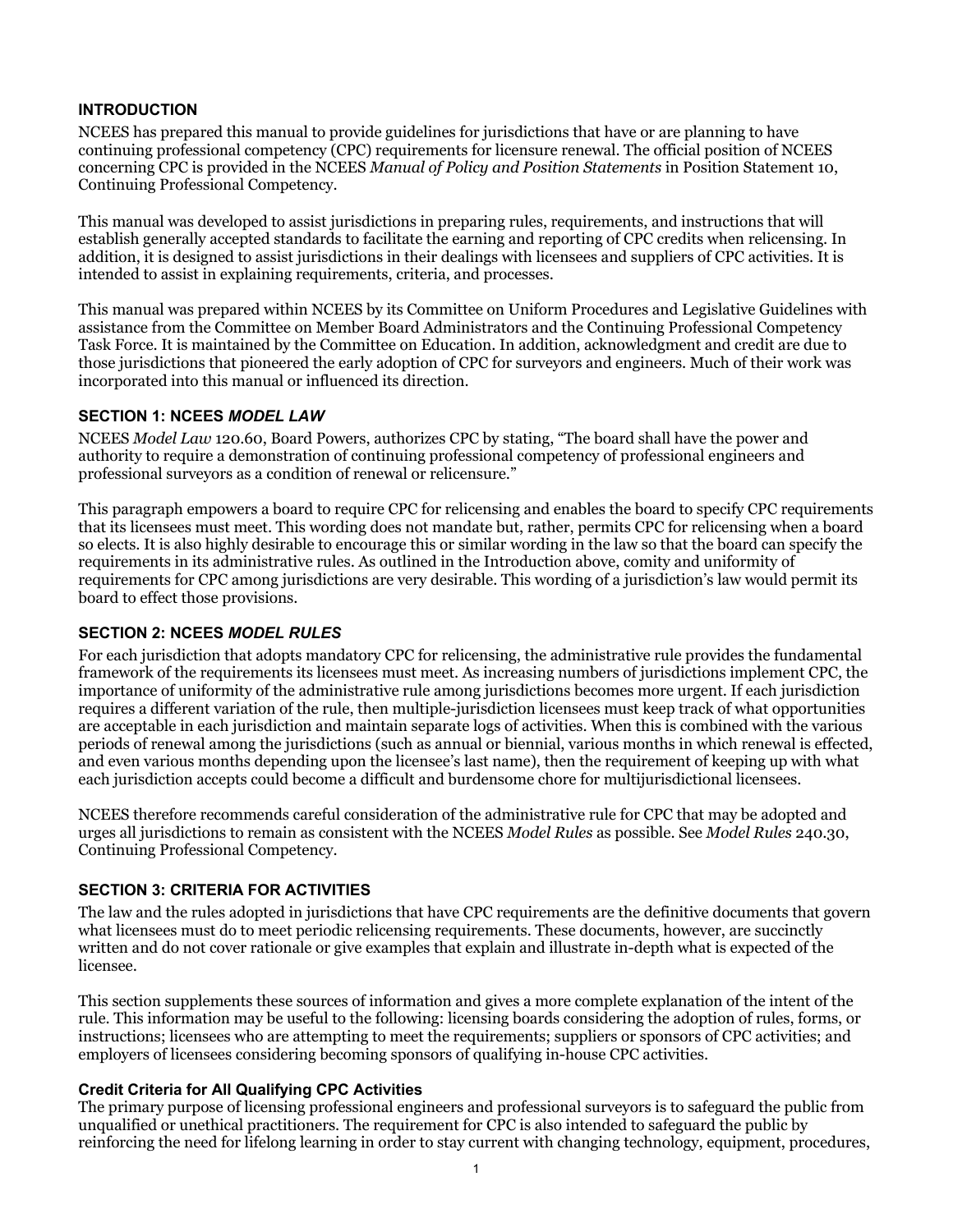processes, tools, and established standards. The rule that specifies qualifying CPC activities was designed to provide flexibility in selecting among a broad range of subjects that are intended to strengthen or maintain competency in technical, managerial (business), or ethical fields.

Attributes of quality CPC activities are provided in the appendix.

Licensees are encouraged to select meaningful CPC activities that will be of benefit to practice in their chosen fields. The *Model Rules* provides a definition of course/activity as follows:

"Any qualifying course or activity with a clear purpose and objective which will maintain, improve, or expand the skills and knowledge relevant to the licensee's field of practice. Regular duties are not considered qualified activities."

In the remainder of this section, all references to CPC activities or credits assume that such activities or credits are qualifying as described above. Examples of typical qualifying and non-qualifying activities are listed later in this section.

## **Professional Development Hours**

The term "professional development hour" (PDH) is defined as a contact hour (nominal) of instruction or presentation. The PDH is the common denominator for other units of credit. Experience in jurisdictions having CPC requirements reveals that a number of erroneous interpretations concerning this definition of a PDH can occur.

For example, consider a 1-day seminar that begins at 8:00 a.m. and ends at 5:00 p.m. with a 1-hour break for lunch. The *Model Rules* intends that a maximum of 8 PDHs can be earned for this seminar. But the question invariably arises, What about a morning and afternoon break of 20 minutes each? The general understanding is that shortterm breaks are permissible as long as a minimum of 50 minutes of presentation/participation per hour is undertaken. If there are no breaks or if breaks of less than 10 minutes per hour are included, no additional time may be claimed. Seminar presenters may attempt to take the number of elapsed minutes (such as 8 hours times 60 minutes) and then divide by 50 to arrive at the PDHs for which the seminar is advertised. This would result in over 9 PDHs in an 8-hour period, which is not permitted. The general rule is that PDHs cannot exceed the actual contact clock hours.

The *Model Rules* is silent about how to handle fractions of hours. It is recommended that PDHs be rounded and reported to the nearest half hour and that no activity of under a half hour be accepted as qualifying for PDH credit. For example, a qualifying activity of 50 minutes would be reported as 1 PDH, and an activity of 40 minutes would be reported as a half PDH.

#### **PDH Carryover**

If a jurisdiction accepts PDH carryover and if a licensee exceeds the annual requirement in any renewal period, a maximum of 15 PDHs may be carried forward into the next renewal period. The question arises of whether a licensee who earns, for example, 55 PDHs in a 2-year period can carry forward 25 into the next biennial period. The answer is no. The intent of the rule is to permit a carryover of only 15 PDHs into the subsequent renewal period regardless of whether the next renewal period is 1 year or 2 years.

#### **Continuing Education Units**

The continuing education unit (CEU) is a nationally recognized and uniform unit of measure for continuing education and training. Because 1 CEU is awarded for each 10 contact hours of instruction, it logically follows that 1 CEU is equivalent to 10 PDHs. For the purpose of CPC activity for professional engineers and professional surveyors, the CEU must further meet the requirements as defined below for course/activity.

When a sponsor of qualifying CPC activities fully follows the requirements of the International Association for Continuing Education and Training (IACET) in awarding CEUs, all requirements for PDHs will be met. However, boards and licensees should be aware that some organizations advertise CEU credit without having met all requirements of IACET. In addition, it is reported that, on occasion, some organizations report 1 CEU of credit for each contact hour of instruction. If this is known to be the case, action should be taken to prevent over-reporting of PDHs earned.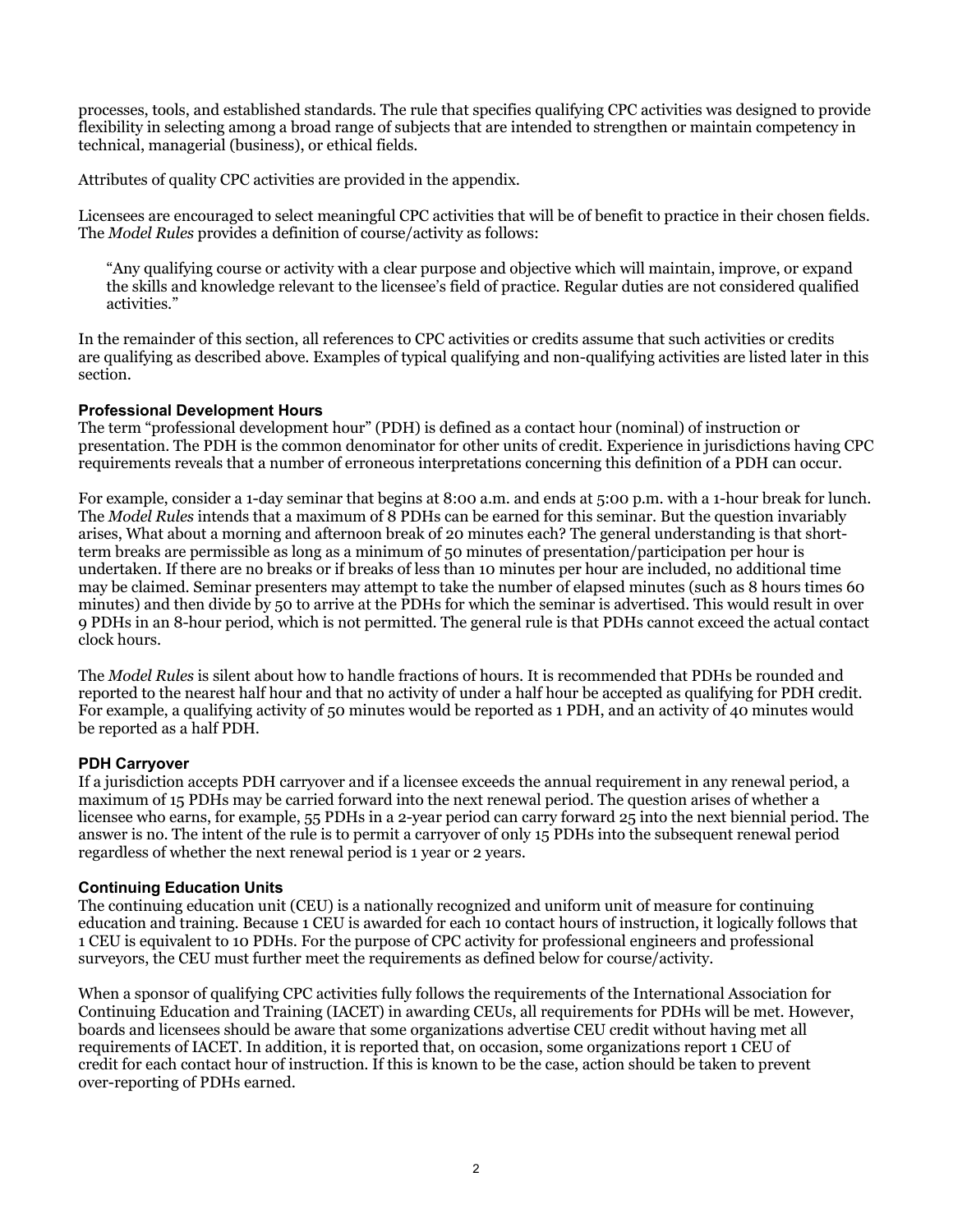#### **Semester/Quarter Hour Credit for Courses**

| The allowance for college/university qualifying courses is as follows: |  |
|------------------------------------------------------------------------|--|
|                                                                        |  |
|                                                                        |  |

To qualify for this credit, a course must be offered regularly and testing with a passing grade must be required. The courses should be taken from a college/university or program that holds appropriate accreditation. One semester hour generally consists of 15 class meetings of 50 or 55 minutes duration. It is assumed that generally twice as much study time is required as class contact time, thus equating to 45 PDHs. Similarly, a quarter-hour qualifying course meets 10 times, and therefore 30 PDHs are allowed. Auditing courses does not require testing, so only the actual class contact hours are allowed.

On occasion, educational institutions may offer a 1-day seminar and award fractional quarter-hour credit (such as half of a quarter hour). These courses do not qualify on the quarter-hour basis since they are not part of the regular curriculum of the educational institution, do not require testing, and have no provision for additional out-of-class study requirements. For courses such as these, only actual contact time should be allowed for PDH credit.

#### **Teaching Credits**

Teaching of qualifying courses, seminars, or tutorials earns PDHs for the instructor at twice that of the students. However, it is not intended that repetitive teaching of the same course will earn any credit. Teaching credit is valid only for the first offering or presentation. Full-time faculty may not claim teaching credit associated with their regular duties.

#### **Credit for Published Papers, Articles, or Books**

The author must have his or her work published before credit can be claimed. It is recognized that often many more hours are spent authoring a publication; however, the PDH credit is established at 10 PDHs for each peer-reviewed paper or book in the licensee's area of professional practice and 5 PDHs for all other published papers or articles in the licensee's area of professional practice.

#### **Active Participation in Professional and Technical Societies**

This item in the rule is intended to encourage licensees to participate fully in appropriate technical and professional societies. Contact with one's peers at such meetings is considered one way of staying abreast of current topics, issues, technical developments, ethical situations, and learning opportunities. This is considered a vital part of CPC, and thus 2 PDHs can be earned per organization if the licensee is an officer or committee member who actively participates within the organization or committee. (Credit of 4 PDHs in one organization cannot be claimed if a licensee is both an officer and a committee member.) The technical and professional societies include engineering and surveying societies such as the American Society of Civil Engineers, IEEE-USA, and the National Society of Professional Surveyors but do not include civic or trade organizations.

Per the *Model Rules*, credit for qualifying seminars and workshops will be based on 1 PDH for each hour of attendance. Attendance at qualifying programs presented at professional or technical society meetings will earn PDHs for the actual time of each program.

This provision applies to all licensees, not just to officers or committee members. Programs must be educational in nature, relevant to the practice of engineering or surveying, and meet all requirements of qualification. Programs at technical or professional societies might be presented on topics that do not qualify or by speakers or presenters who are not well prepared. Such programs should not be claimed for PDH credit.

#### **Patents**

Credit for 10 PDHs can be claimed after a patent is issued and the inventor submits details to the board. The invention must be related to engineering or surveying professions.

#### **Outreach Activities**

To qualify for credit, the activity must focus on helping students in K–12 or higher education understand the importance of professional licensure or on discussing and promoting the surveying/engineering professions as a career choice. Credit of 1 PDH is earned for each contact hour of activity. A maximum of 3 PDHs can be claimed for outreach activities each year.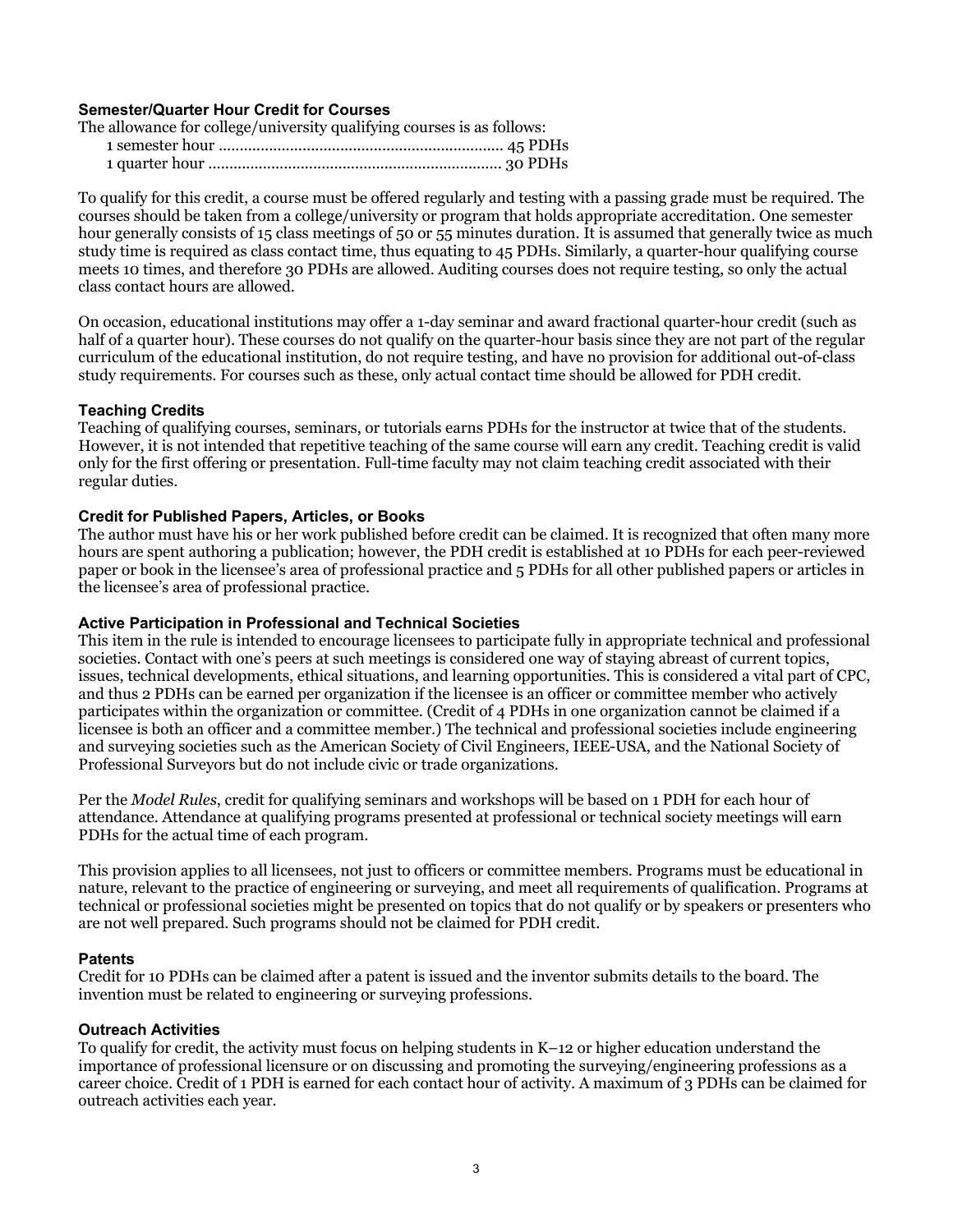## **Qualifying and Nonqualifying Activities**

The following examples are given to further clarify the definition of qualifying and nonqualifying activities:

Typical Qualifying Activities Refer to the *Model Rules* for a list of qualifying activities.

Typical Nonqualifying Activities

- § Regular employment
- § Real estate licensing courses
- Personal, estate, or financial planning
- Self-study
- Personal self-improvement
- Service club meetings or activities
- Equipment demonstrations or trade show displays
- Topics not relevant to engineering or surveying professions
- Enrollment without attendance at courses, seminars, etc.
- Repetitive attendance at or teaching of the same course
- § Attending committee meetings or general business meetings of any organization
- § Conversational language courses for personal use

#### Determination of Qualifying Activities

The question most frequently asked by licensees is how they can know what is acceptable to the board. Many are looking for assurance that efforts spent will qualify for PDH credit. With the broad range of opportunities for earning PDH credits, most boards have elected to widely distribute information on the requirement of what is and is not acceptable and leave it up to the licensee to ensure that the activity qualifies. This permits the widest range of opportunity to earn PDH credit. Some jurisdictions do preapprove courses for surveyors and/or engineers; others approve sponsors of CPC activities.

## **Dual Licensees**

The requirement of 15 PDHs per year is the same for single or dual licensees. In other words, a dual licensee is not required to obtain more than 15 PDHs because of dual licensure. However, the *Model Rules* specifies that a minimum of one-third of the required PDH credits must be earned in each profession.

#### **Recordkeeping**

As stated in the *Model Rules*, the requirement to maintain adequate records is the responsibility of the licensee. Licensing boards may conduct audits of licensees for verification purposes. Licensing boards should clearly state in their statutes and instructions that licensees are responsible for obtaining the requisite documentation in order to verify the licensee's participation and completion of the CPC course or activity in case the licensee is selected for audit. The *Model Rules* states that records required include but are not limited to the following:

- § "A log showing the type of activity claimed, sponsoring organization, location, duration, instructor's or speaker's name, and PDHs earned." This is intended to require specific information on each CPC activity where PDH credit is claimed. For example, it is not acceptable to simply state, "Attending educational activities at ABC Company." Specific information on each activity is required. The log permits the proper reporting of the CPC activities at the time of renewal. Examples of appropriate log information are as follows:
	- § Courses or seminars—description of content, sponsoring organization, mode of delivery, dates, times, instructor's or presenter's name, PDHs earned
	- § Courses taught—courses description, sponsoring organization, mode of delivery, dates, times, PDHs earned
	- Publications—bibliographic information for books, chapters, or articles
	- § Patents—number, title, assignees, date assigned
	- § Professional societies—office held or committee assignment, national or local affiliation, dates of service
	- Codes or standards development—code/standard identifier, organization, date of issue
	- § Outreach—nature of activity, location, sponsor, dates, times
- § Documentation that verifies the nature of the professional development activity and the number of PDHs claimed. The general rule is that the licensee must have sufficient verification for credits claimed. Documentation can be any physical evidence that provides this verification. Documentation must be provided by the activity provider; documentation created by the licensee is not acceptable. Examples of appropriate documentation are as follows: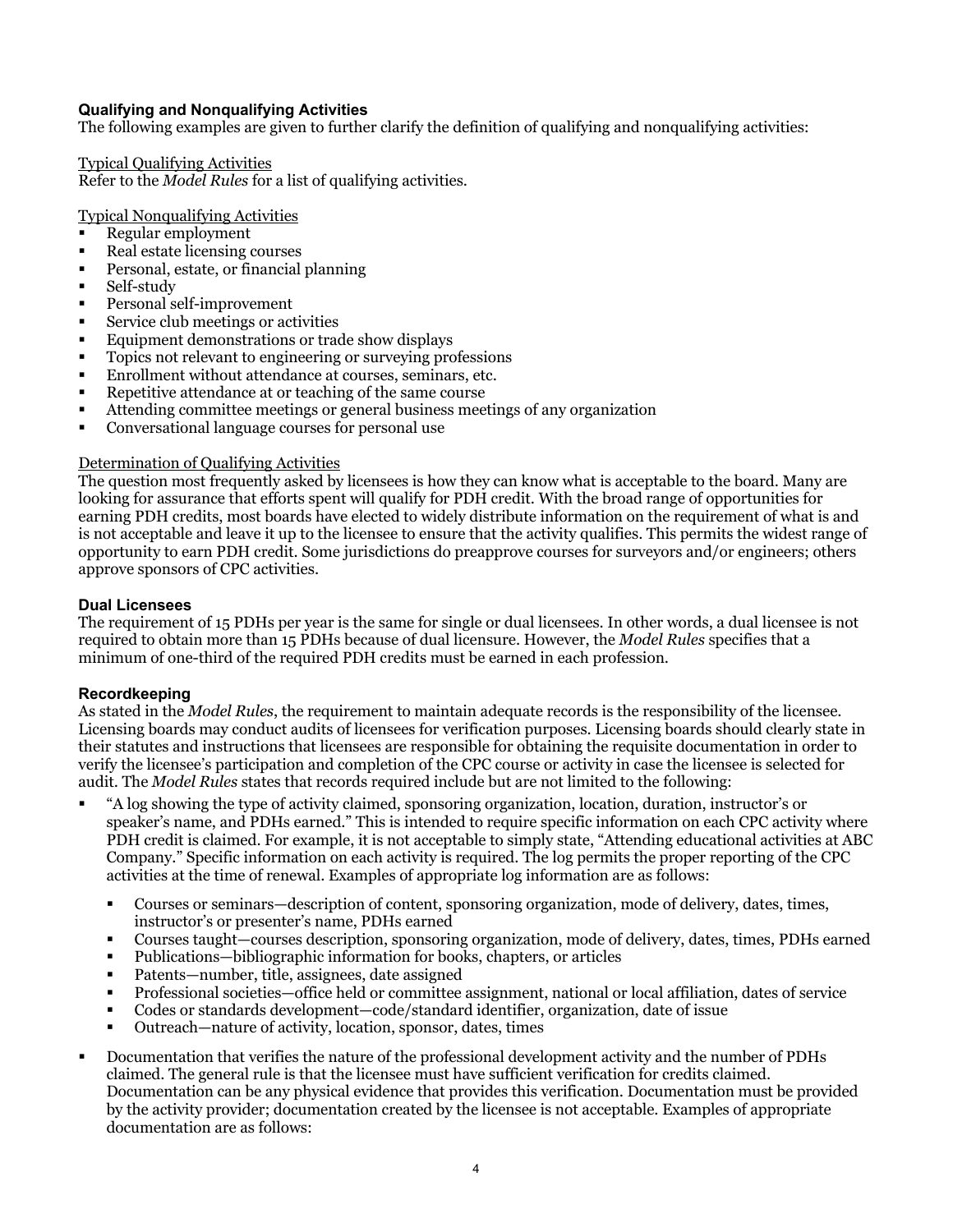- § Courses or seminars—certificates, transcripts, registration receipts
- § Courses taught—course syllabus, copy of published course schedule
- § Publications—preprint copy, copy of book, chapter title page
- § Patents—copy of patent
- § Professional societies—letter from organization verifying service
- § Codes or standards setting—letter from organization verifying service
- § Outreach—letter from sponsor or published program
- § Activities that are of a longer duration (such as over an hour) should have verification. It is recognized that, on occasion, activities such as a meeting of a technical or professional society may include a short (for example, 30 minute) professional development presentation for which verification is not provided. Such an occurrence should be an unlikely exception.
- Licensees may use the NCEES CPC Tracking system to log courses, upload documentation (certificates, verification of attendance, etc.), list learning objectives, compare to the NCEES CPC Standard, and track realtime against jurisdictional requirements.

#### **Modes of Delivery**

Courses and technical seminars may be presented/delivered through several different modes:

- § Live, in-person courses or presentations—Both presenter/instructor and attendees are present in the same physical location. This mode provides an opportunity for direct interaction between course/seminar participants.
- § Virtual, synchronous courses or presentations—Attendees are located remotely from the presenter/instructor, but the activity is conducted live over the internet or other remote conferencing connection. This mode may or may not provide for interaction between participants.
- § Virtual, asynchronous courses or presentations—Content is archived for access via the internet by remote participants. There is no direct interaction between participants, but there may be communication with the instructor/presenter concerning the course/presentation content or course assignments.
- § Hybrid courses—These are a combination of in-person and virtual learning modes. The attendees are expected to access archived material outside of class meetings, with in-person sessions utilized for discussion and active learning activities.

Historically, in-person courses/presentations have been considered of higher quality than virtual learning experiences. As delivery technology has improved and more experience is gained with the development of virtual courses, this bias should disappear. The quality of the learning experience should be determined by the attributes listed in the *CPC Guidelines* appendix, not by the mode of delivery.

#### **SECTION 4: CONSIDERATIONS FOR LICENSING BOARDS**

The laws and rules of a jurisdiction are the authoritative requirements concerning CPC. Two other areas are particularly challenging—qualifying for exemptions and handling of PDH credits for multijurisdictional licensees.

The *Model Rules* provides exemptions from CPC requirements for those in their first renewal period; for those on temporary active duty in the armed forces of the United States for a period exceeding 120 consecutive days; for disability, illness, or other extenuating circumstances; and for retirees. For disability, illness, and other extenuating circumstances, exemption is normally permitted for one year only. The general rule is that if someone can work, then he or she should be required to meet the CPC requirements.

Applicants for renewal in many jurisdictions should be aware that some jurisdictions renew annually while others renew biennially. This may require the applicant to earn PDH credits spread over two years during the biennial period in order to have more current PDHs for jurisdictions renewing annually.

#### **SECTION 5: NCEES CPC Standard**

The NCEES CPC Standard is simply 15 PDHs per calendar year and includes no carryover of PDHs from one year to the next. This strengthens CPC requirements through annual compliance. However, according to *Model Rules*, a licensee could always choose to meet a jurisdiction's specific requirements, including carryover.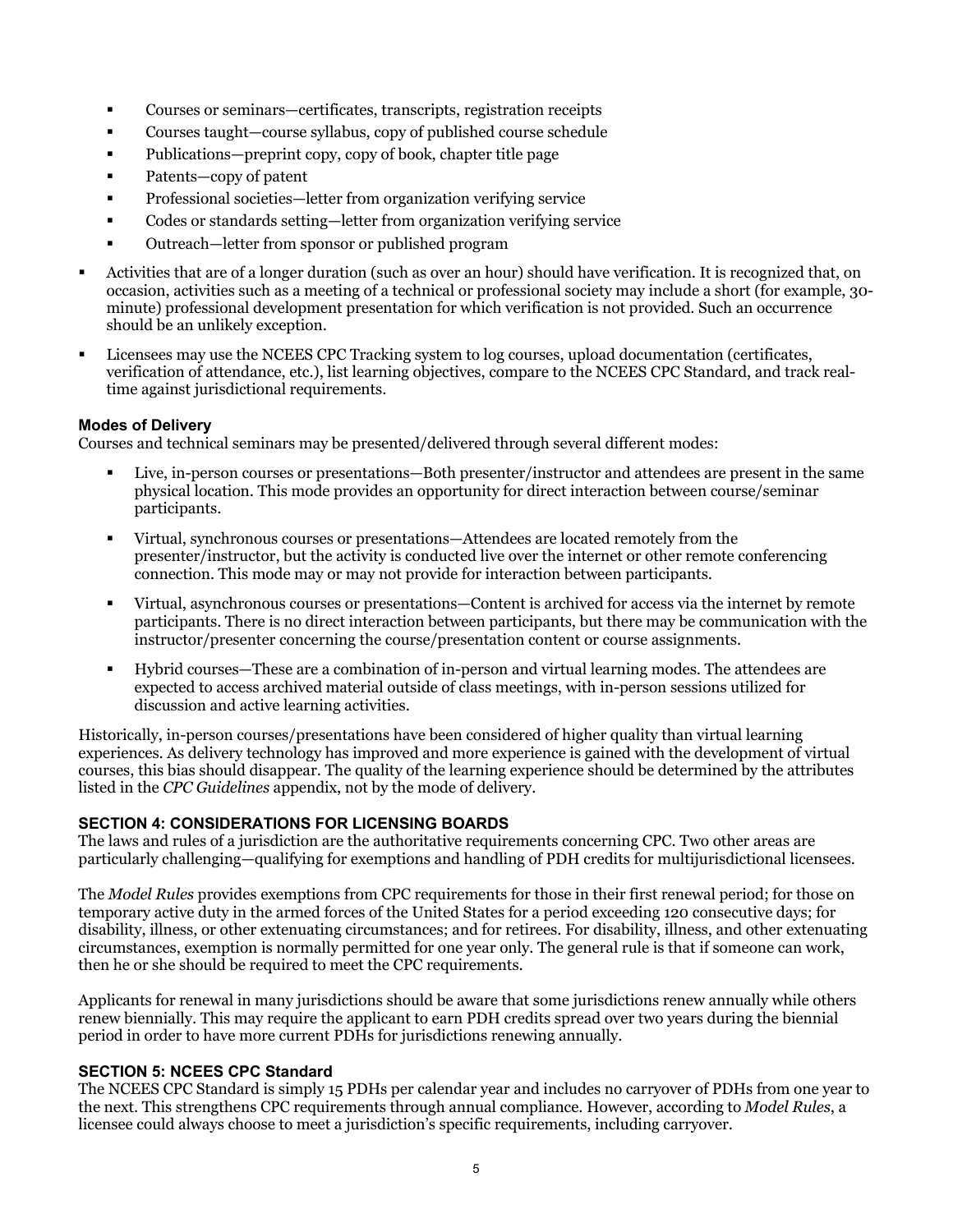## **SECTION 6: AUDIT PROCEDURES AND GUIDELINES**

Auditing a percentage of CPC reporting forms is an essential requirement to ensure compliance with CPC requirements. Although most licensees will attempt to meet the requirements of the rule with a good-faith effort, there is a need for auditing to verify that the law and rules are being met and to identify any communication problems between a board and its licensees.

Official audits should be conducted after each renewal period. The licensees can be selected by generating random license numbers or by other random processes. In addition, the board should audit individuals who are the subject of an active investigation, renewed late, or are reinstating a lapsed license. Each selected licensee is asked to furnish evidence of attendance at the listed activities.

The board should determine a manageable percentage of licensees to audit, keeping in mind that instances of noncompliance may lengthen the time needed for the audit process due to further investigation and the possibility of disciplinary hearings.

Individuals selected for audit should be initially notified by email or regular U.S. mail and given 30 days to respond. After the response period has expired, a second notice should be sent via certified or registered mail so that delivery to the licensee can be verified.

If the individual selected for audit fails to respond to the second notice, the board should initiate action in accordance with its laws and rules.

Individuals selected for audit should be required to submit to the board a CPC summary report from the NCEES CPC Tracking system or a board's approved form summarizing the individual's CPC courses and activities during the reporting period and include supporting documentation. Supporting documentation should include a certificate of completion from the provider listing the following information:

- Instructor's/provider's name
- Instructor's credentials listed
- Description of course or activity
- Location and duration documented
- § Number of hours earned

Submissions should be reviewed by board staff, an audit committee, board members, or others designated by the board to ensure compliance with the board's CPC requirements. Individuals selected for audit should be notified of their compliance with the audit. For individuals who made a good-faith effort to complete the CPC requirement but whose coursework or activity was determined by the board to not meet the CPC requirement, the jurisdictions may provide a grace period for the individual to complete the deficient coursework or activity within a set amount of time (generally 30–90 days) without penalty.

Disciplinary actions resulting from a failure to complete the CPC requirement should be posted on the NCEES Enforcement Exchange.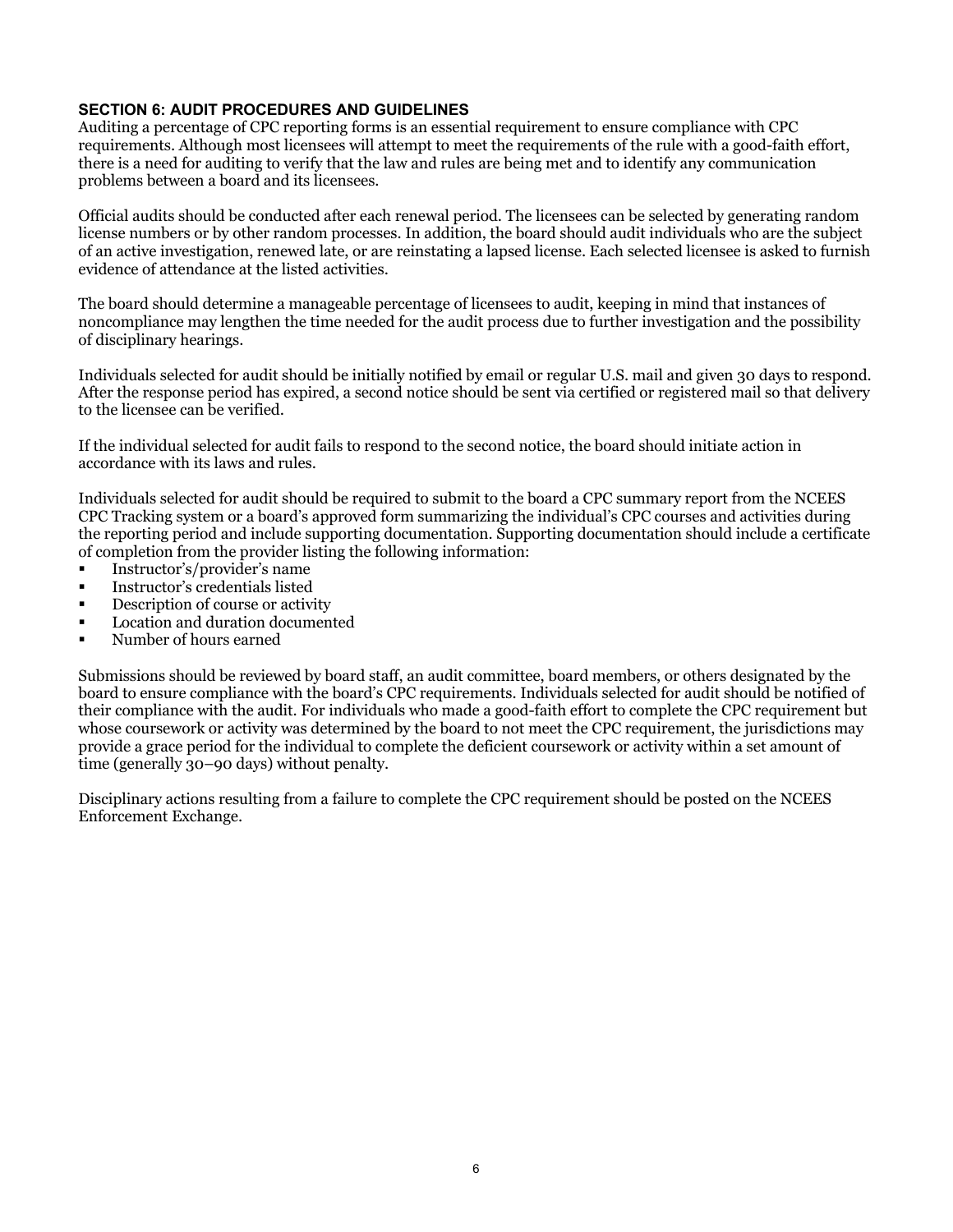## **APPENDIX: ATTRIBUTES OF QUALITY CPC**

Continuing professional competency (CPC) activities should have the following attributes:

- Have a clear purpose with stated and relevant learning objectives\* provided to the learner
- Be current, technically accurate, and effectively designed
- Be reviewed periodically and updated as necessary, as well as show a development or revision date
- Preferably provide an opportunity for engagement between the learner and teacher, or assess the learning outcomes during the course or at the end of the course
- Be earned at a rate of no more than 8 PDHs in a 24-hour period
- Be developed by individuals qualified in the subject matter
- Be delivered by individuals qualified in the subject matter

#### In addition:

- § Credit hours should not exceed the effort or time required to complete the activity.
- § The activities should not solely promote or market a particular company's products or services during the educational content of the activity.
- \* A learning objective is a statement of what students will be able to do when they have completed instruction. A learning objective has three major components:
	- § A description of what the student will be able to do
	- The conditions under which the student will perform the task
	- The criteria for evaluating student performance

Clearly defined learning objectives are useful for instructors, course developers, and students (learners). Instructors and course developers need defined learning objectives to design course content and to have a basis by which success is measured. Because learning objectives should be stated before learners begin, the objectives provide the learner the means to organize their efforts toward accomplishing the objective brought forth.